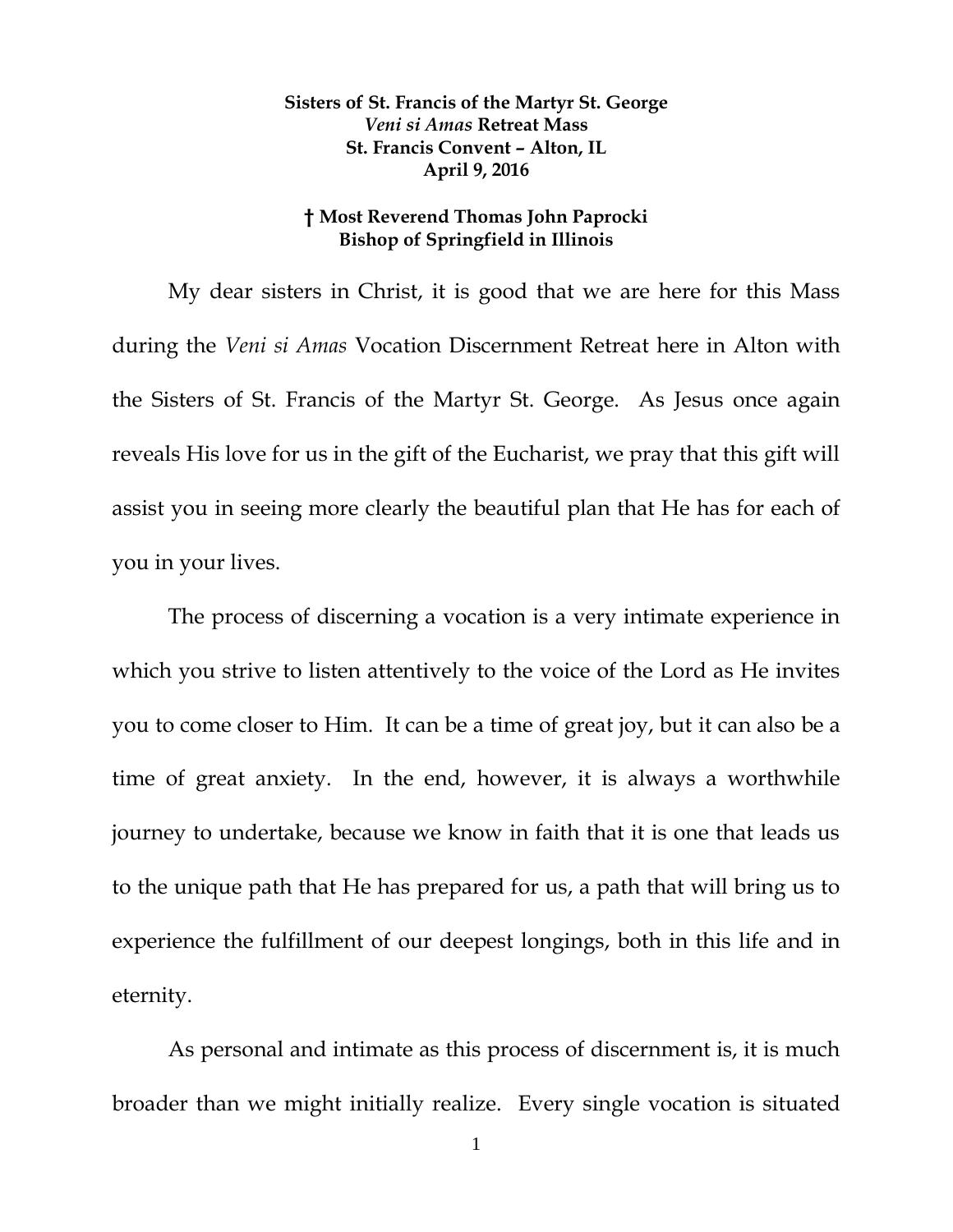within the much larger context of God's plan for His Church. A vocation, while being a call from Christ, is a call that comes through the Church and one that is for the benefit of the Church, not just the individual.

We see this very clearly in our first reading from the Acts of the Apostles (6:1-7). The Church, confronted with the need to serve at table, discerned that it would be beneficial to prayerfully select seven reputable men to fulfill this task so that the apostles could devote themselves to those aspects of the ministry that they alone could fulfill. The result was the birth of the vocation of the diaconate.

When considering the vocation to religious life and its relationship to the life of the Church, we have to avoid the temptation to look at it solely from the perspective of function. In other words, it can be easy to put the primary focus on what one can *do* in consecrated religious life. While discerning the possibility of consecrated religious life, it is important to be attentive to those activities that are a part of the charism for a community. But the discernment of a vocation must go much deeper than what you might *do*. The chances are pretty good that you can *do* most, if not all of the activities that are a part of the charism of a community without becoming a consecrated religious sister. True discernment of a religious vocation,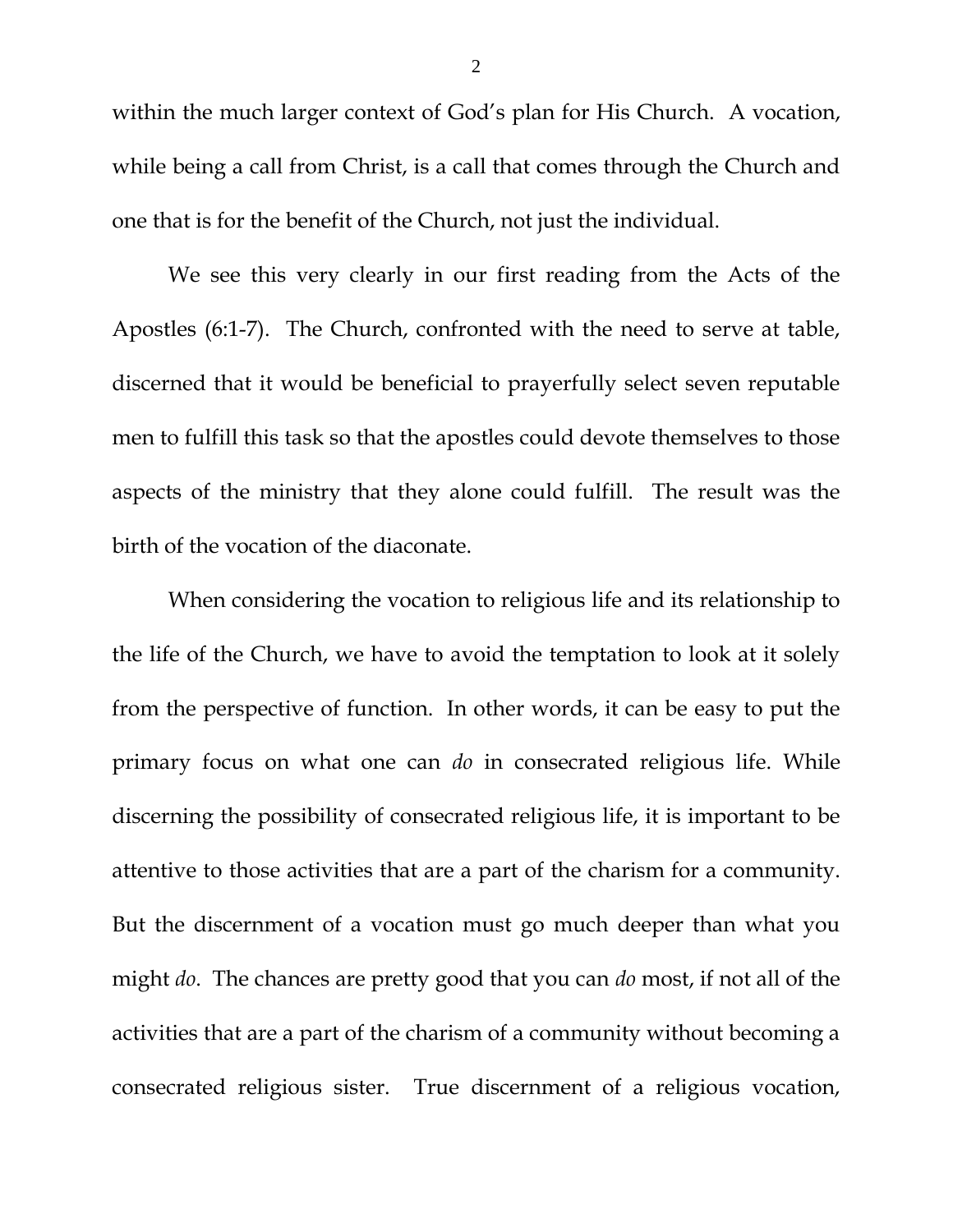therefore, is not first and foremost about what you will *do*, but about who you will *become*.

In his Apostolic Exhortation *Vita Consecrata* on the Consecrated Life and Its Mission in the Church and in the World, Pope St. John Paul II writes that the consecrated life is a "particularly profound expression of the Church as the Bride who, prompted by the Spirit to imitate her Spouse, stands before him 'in splendour, without spot or wrinkle or any such thing, that she might be holy and without blemish' (Ephesians 5:27)."<sup>1</sup> He further writes that "[t]his spousal dimension, which is part of all consecrated life, has a particular meaning for women, who find therein their feminine identity and as it were discover the special genius of their relationship with the Lord."<sup>2</sup>

It is this identity as a Bride of Christ that you are being invited to consider in your discernment. Anything that you might *do*, then, as a religious sister, will be rooted in that identity, so that every action will be a response of love to your Spouse, offering yourself to Him and the needs of His Church.

When seen from this perspective, the discernment of a vocation to religious life has many similarities to the discernment of the vocation to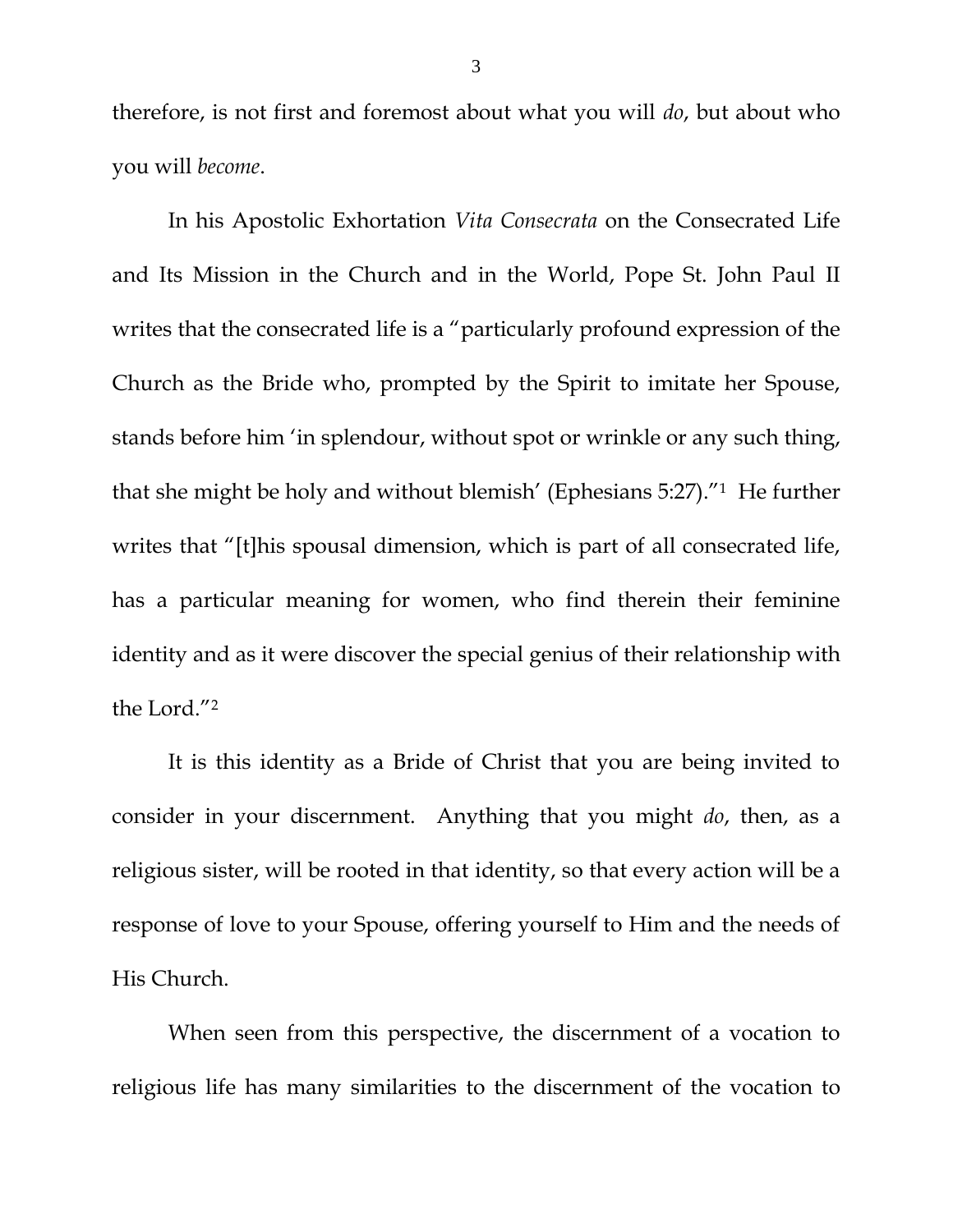marriage and family life. Both are ways of expressing the common call for you as a woman to give yourself to another totally in love. If the Lord is indeed calling you to religious life, you can rest assured that the need that you have for intimacy and union will be fulfilled in a unique and beautiful way through your profession of the evangelical counsels of poverty, chastity, and obedience.

For some, the thought of a vocation to religious life may be frightening, or at least cause for anxiety, not knowing for sure all that God's call will encompass and demand in response. As we heard in today's Gospel, we see this kind of fear in the disciples as Jesus approached them walking on the water, but the Lord calmed them with His reassuring voice saying simply, "It is I. Do not be afraid" (John 6:20). We need never to be afraid when it is the Lord who approaches us and asks us to follow Him.

As you continue the discernment of your vocation, never forget that whatever path the Lord has chosen for you, it is rooted in the vocation that you received on the day of your Baptism, that of being a beloved daughter of God. Every woman has a longing to be protected and loved by a father, and our Heavenly Father is the best of fathers, standing next to you, inviting you to a deeper trust in His love for you. It is His desire for you to